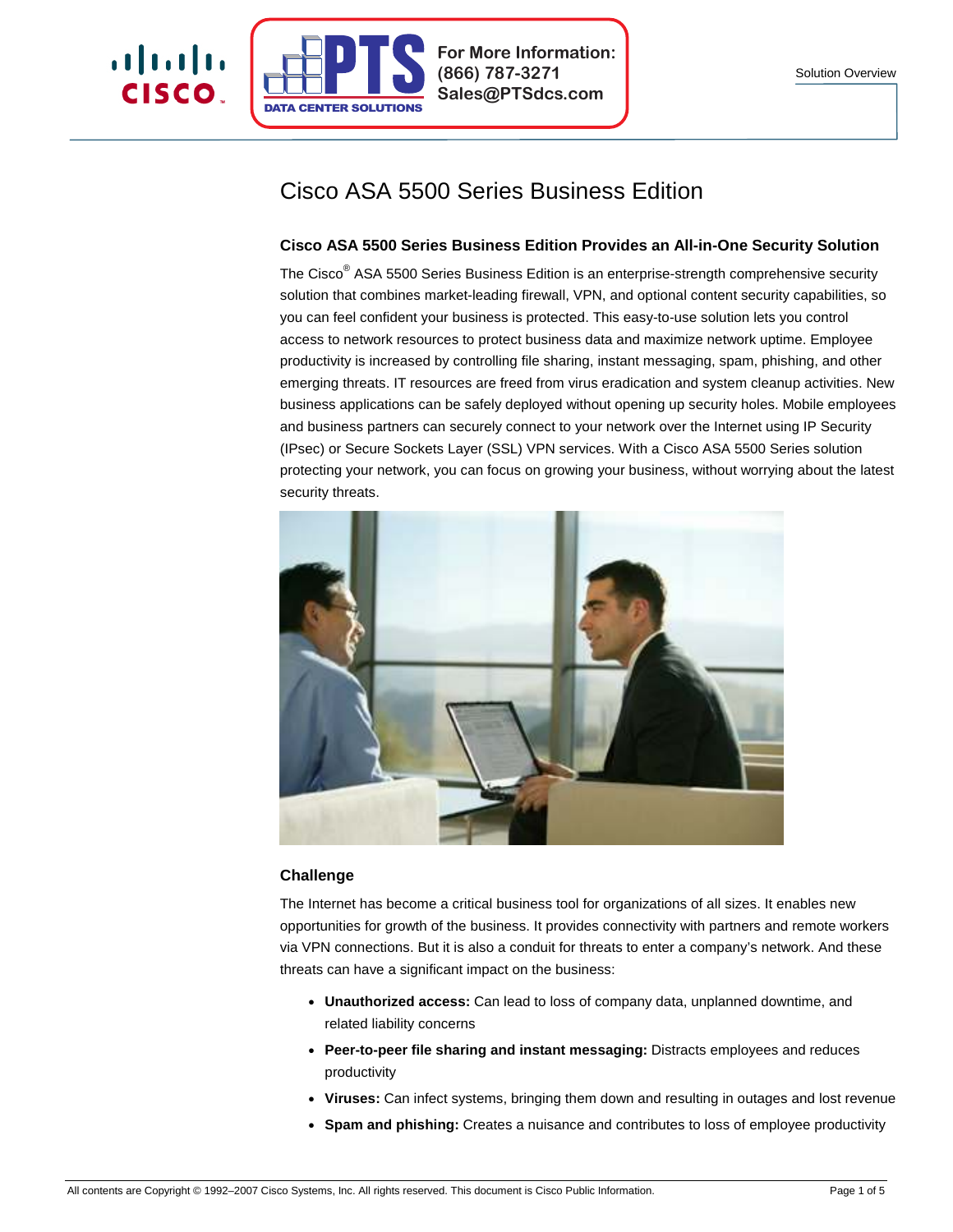- **Browsing of non-work-related Websites:** Leads to loss of employee productivity and possible company liability issues
- **Infected VPN traffic:** Creates a vector for threats to enter the network and disrupt the business

#### **Solution**

The Cisco ASA 5500 Series Business Edition provides small and medium-sized companies with comprehensive gateway security and VPN connectivity. With its combined firewall and content security capabilities, the Cisco ASA 5500 Series stops threats at the gateway before they enter the network and affect business operations. These same services are extended to remoteaccess users providing a threat-protected VPN connection. The Cisco ASA 5500 Series Business Edition offers:



- Most trusted and deployed firewall technology: Building on the Cisco PIX<sup>®</sup> Family of security appliances, the Cisco ASA 5500 Series allows valid business traffic to flow, while keeping out unwelcome visitors. And with its application control capabilities, the solution can limit peer-to-peer file sharing, instant messaging, and malicious traffic, while enabling secure deployment of new business applications for improved profitability and competitiveness. This prevents security leaks and the introduction of threats to the network.
- **Market-leading content security capabilities:** With robust content security capabilities delivered via the optional Content Security and Control Security Services Module (CSC-SSM), the Cisco ASA 5510 Adaptive Security Appliance provides critical perimeter security services needed for comprehensive protection.
	- **Antivirus:** Award-winning antivirus technology shields your internal network resources from both known and unknown virus attacks, at the most effective point in your infrastructure, the Internet gateway. Cleaning your e-mail and Web traffic at the perimeter eliminates the need for resource-intensive malware infection cleanup and helps ensure business continuity.
	- **Anti-spyware:** Blocking spyware at the gateway prevents spyware from entering your network through Internet traffic (HTTP and FTP) and e-mail traffic, frees up IT support resources from costly spyware removal procedures, and improves employee productivity.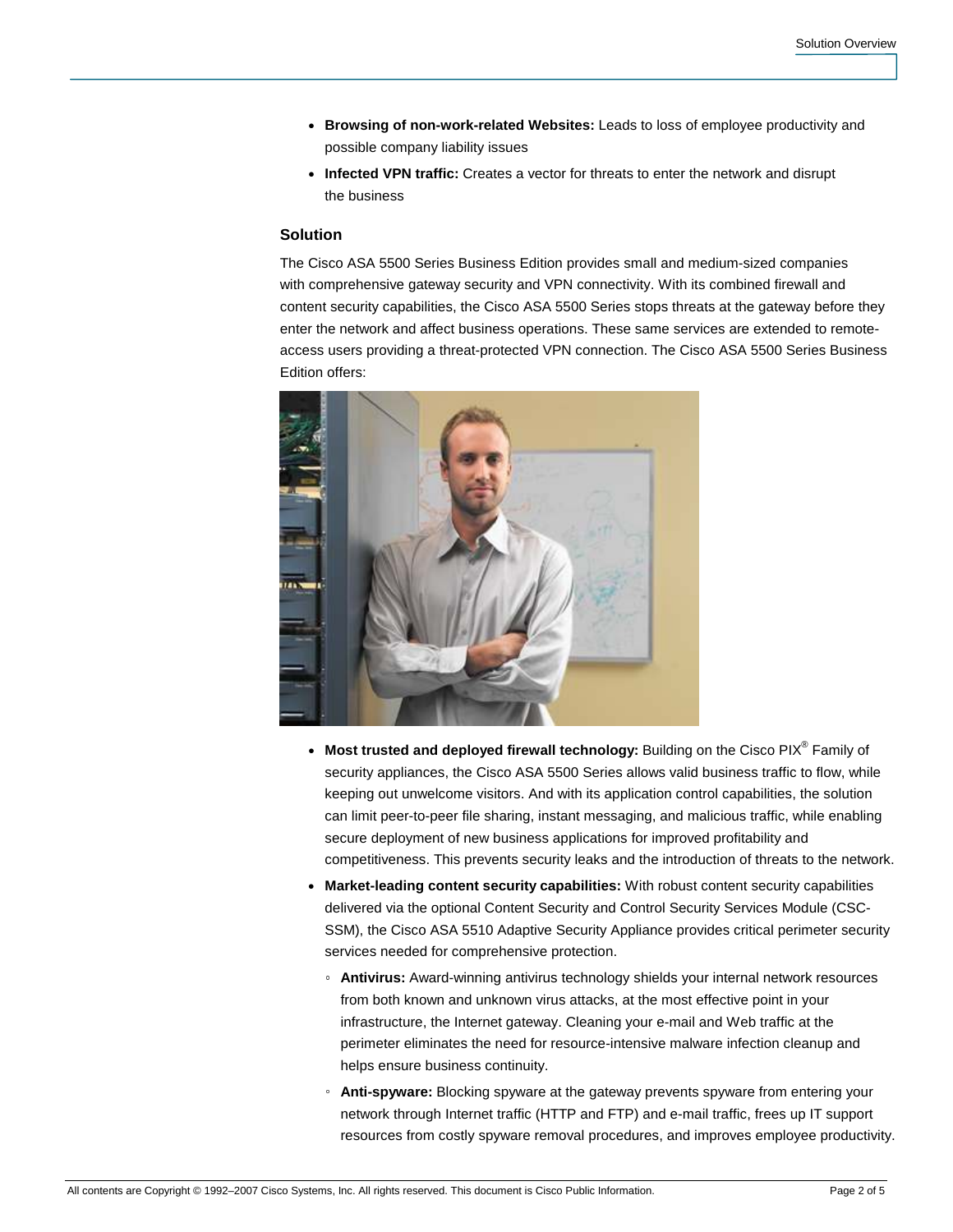- **Anti-spam:** Effective blocking of spam with very low false positives helps to restore the effectiveness of e-mail, so communication with customers, vendors, and partners continues uninterrupted.
- **Anti-phishing:** Identity theft protection guards against phishing attacks, thereby preventing employees from inadvertently disclosing company or personal details that could lead to financial loss.
- **Real-time protection for Web access, e-mail, and file transfer:** Many employees access their own private Webmail from their company PCs or laptops, introducing another entry point for Internet-borne threats even if an organization's e-mail is already protected. Similarly, employees may directly download programs or files that may be contaminated. Real-time protection of all Web traffic at the Internet gateway greatly reduces this often-overlooked point of vulnerability.
- **URL filtering:** Web and URL filtering can be used to control employee Internet usage by blocking access to inappropriate or non-work-related Websites, improving employee productivity and limiting the risk of legal action being taken by employees exposed to offensive Web content.
- **E-mail content filtering:** E-mail filtering minimizes the legal liability companies can face, due to exposure to offensive material transferred by e-mail. Filtering also enforces regulatory compliance, helping organizations meet the requirements of legislation such as the Gramm-Leach Bliley Act and the Data Protection Act.
- **Investment protection:** The Cisco ASA 5500 Series include an expansion slot to support add-on capabilities. The Cisco ASA 5510 supports the CSC-SSM, which provides content security features. In the Cisco ASA 5505, the expansion slot supports future add-on options. This capability enables small businesses to deploy firewall and VPN capabilities today, and add features in the future as their business grows and the security needs change.
- **Threat-protected VPN:** The Cisco ASA 5500 Series provides market-leading, threatprotected remote access. The solution provides both site-to-site and remote-user access to internal network systems and services. This solution combines SSL and IPsec VPN capabilities for maximum flexibility. And since the solution combines firewall and optional content security services with VPN services, the VPN traffic cannot introduce malware or other threats to the business.
- **Easy deployment and management:** The Cisco ASA 5500 Series Business Edition includes the Cisco Adaptive Security Device Manager (ASDM), which provides a powerful yet easy-to-use browser-based management and monitoring interface. This single solution provides comprehensive configuration and monitoring of all the services in a single application. And to help with quick deployment, wizards guide the administrators through initial and ongoing configuration of their Cisco ASA 5500 Series appliances.

#### **Business Benefits**

The Cisco ASA 5500 Series Business Edition provides the security and connectivity that helps you:

● **Support evolving business needs:** Safely deploy new applications by providing advanced application-layer security services for a wide range of popular applications, including Webbased applications, e-mail, voice over IP (VoIP), video, and multimedia applications.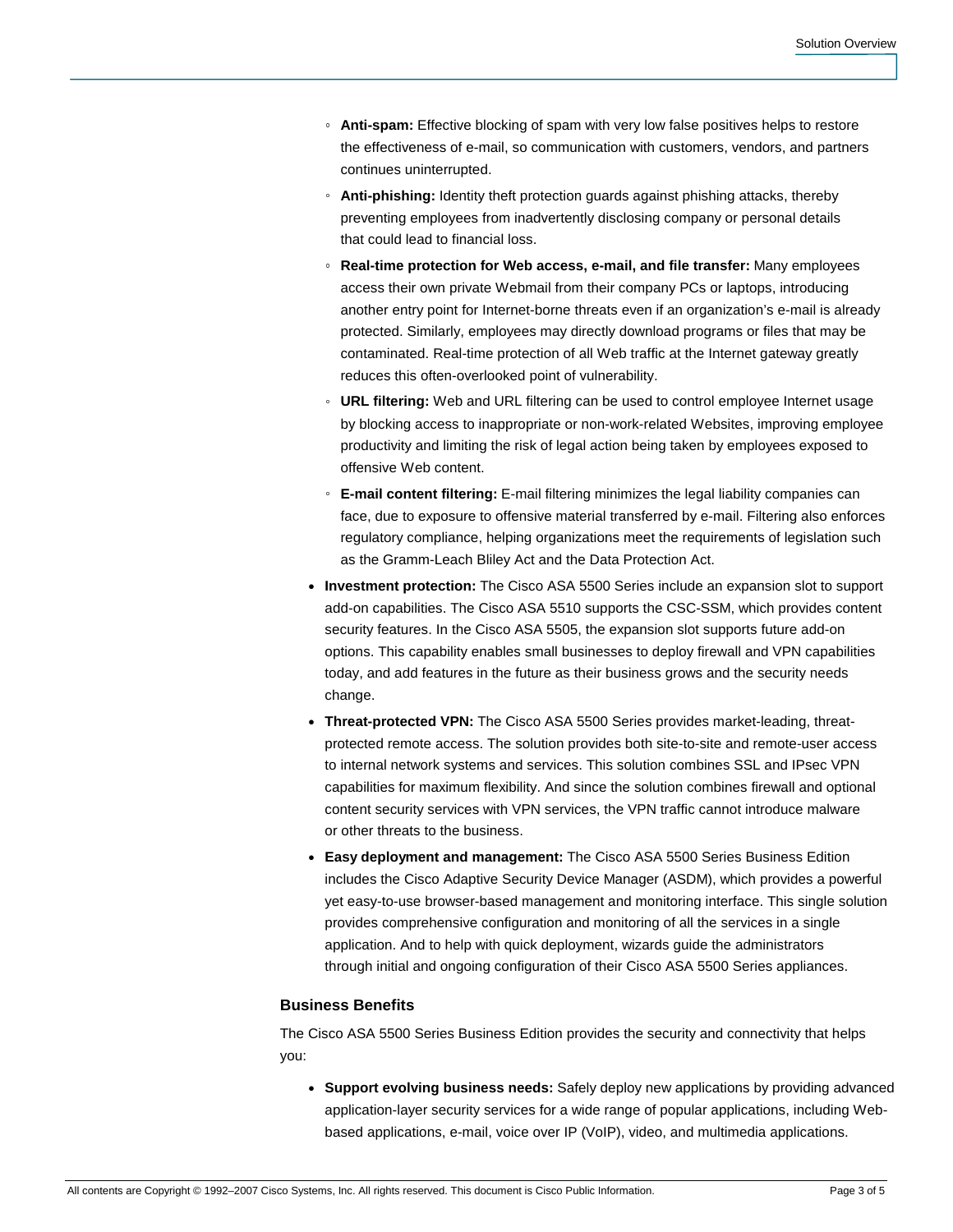- **Control access to business resources:** Prevent unauthorized access to applications or information assets by providing identity-based access control services that can tie into services like Microsoft Active Directory, Lightweight Directory Access Protocol (LDAP), or RSA SecurID.
- **Increase employee productivity:** Prevent the loss of employee productivity by preventing spam, spyware, and inappropriate Web browsing.
- **Improve business resiliency:** Prevent disruption of business-critical applications and services due to security breaches by implementing the industry's most-deployed enterprise-grade firewall and content security security technology.
- **Reduce cleanup costs:** Free up IT support resources and reduce the costly process of cleaning up spyware, viruses, and other malware by preventing the infection from occurring.
- **Enable safe remote access:** Allow employees and partners to remotely access the network without the introduction of business-crippling threats by using the solution's unique, threat-protected VPN capabilities.
- **Achieve operational efficiency:** Reduce costs associated with deployment and ongoing management and monitoring of the security solution by using a single, easy-to-install, easy-to-use solution.
- **Decrease liability:** Reduce the company's exposure to liability related to compromised data or inadequate corporate controls by implementing comprehensive access control and threat protection services in a single device.

These benefits make the Cisco ASA 5500 Series Business Edition the right choice to address your security needs and enable your network and employees to deliver maximum value to your business.

# **Recommended Business Edition Solutions**

Table 1 provides part numbers and descriptions for Cisco ASA 5500 Series Business Edition bundles and products. To place an order, visit the [Cisco Ordering Home Page.](http://www.cisco.com/en/US/ordering/or13/or8/order_customer_help_how_to_order_listing.html)

| Table 1.<br>Recommended Cisco ASA 5500 Series Business Edition Solutions                                                                                                                                                                                                                         |                                           |                    |
|--------------------------------------------------------------------------------------------------------------------------------------------------------------------------------------------------------------------------------------------------------------------------------------------------|-------------------------------------------|--------------------|
| <b>Cisco ASA 5505 Solution Description</b>                                                                                                                                                                                                                                                       | <b>Firewall/VPN</b><br><b>Performance</b> | <b>Part Number</b> |
| Cisco ASA 5505 10-user bundle<br>Includes 10-user license, 8-port Fast Ethernet switch, stateful<br>firewall, 10 IPsec VPN peers, 2 SSL VPN peers, 3DES/AES<br>license, and 1 expansion slot                                                                                                     | 150 Mbps/100 Mbps                         | ASA5505-BUN-K9     |
| Cisco ASA 5505 50-user bundle<br>Includes 50-user license, 8-port Fast Ethernet switch, stateful<br>firewall, 10 IPsec VPN peers, 2 SSL VPN peers, 3DES/AES<br>license, and 1 expansion slot                                                                                                     | 150 Mbps/100 Mbps                         | ASA5505-50-BUN-K9  |
| Cisco ASA 5505 unlimited user bundle<br>Includes unlimited user license, 8-port Fast Ethernet switch,<br>stateful firewall, 10 IPsec VPN peers, 2 SSL VPN peers,<br>3DES/AES license, and 1 expansion slot                                                                                       | 150 Mbps/100 Mbps                         | ASA5505-UL-BUN-K9  |
| Cisco ASA 5505 Security Plus bundle<br>Includes Cisco ASA 5505, unlimited users, 8-port Fast Ethernet<br>switch, stateful firewall, 25 IPsec VPN peers, 2 SSL VPN peers,<br>stateless Active/Standby high availability, dual ISP support, DMZ<br>support, 3DES/AES license, and 1 expansion slot | 150 Mbps/100 Mbps                         | ASA5505-SEC-BUN-K9 |